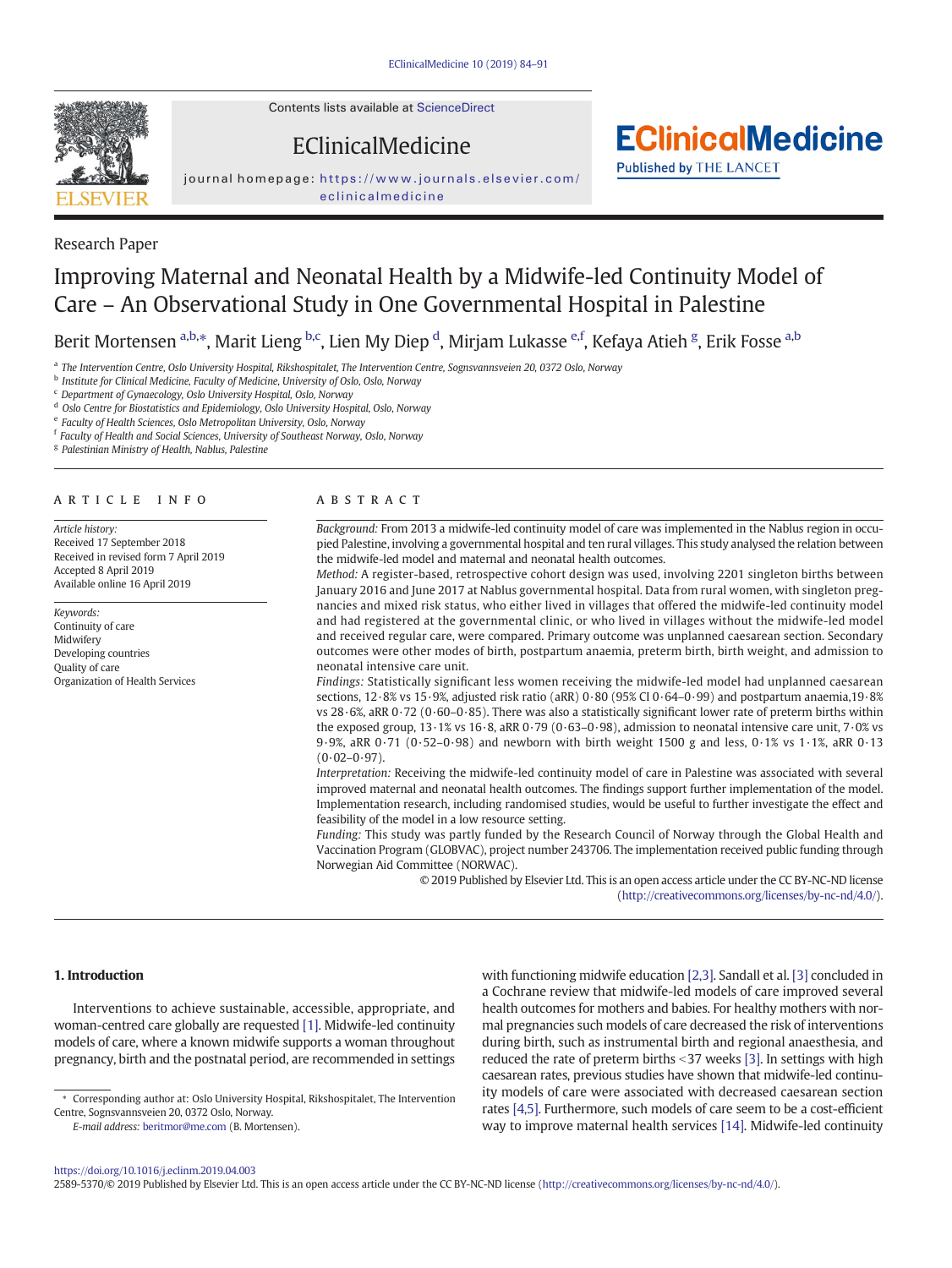#### Panel: Research in Context

#### Evidence Before This Study

Midwife-led continuity models of care, where a known midwife supports a woman throughout pregnancy, birth and the postnatal period, are recommended in settings with well-functioning midwife education. Evidence from high income countries found such models to be a cost-efficient way to improve health outcomes, reducing medical interventions and increasing satisfaction with care. Studies of midwife-led models adapted to low- and middleincome countries have been requested.

#### Added Value of This Study

Between 2013 and 2016 the Palestinian ministry of Health implemented a midwife-led continuity model of care in six hospitals and 37 villages. To our knowledge this is the first study of maternal and neonatal health outcomes after implementing a midwife-led continuity model of care integrated in a low-middle income country's governmental health system. The complex intervention gives new useful insight in how such models can be adapted to and made feasible in settings with limited resources. We investigated the association between receiving midwife-led continuity of care and different outcomes for mothers and babies after birth in a governmental hospital in the West Bank, Palestine. We compared the outcomes of 703 women who received the midwife-led model with 1498 women who received regular care. We found that receiving midwife-led continuity of care was associated with several improved maternal and neonatal health outcomes and reduced medical interventions.

#### Implications After All the Available Evidence

This study provides new information on how midwife-led continuity models of care can influence maternal and neonatal health outcomes in low-and middle-income countries with well-functioning midwife programmes. The findings support further implementation of the model to new regions. Implementation research including randomised studies would be useful to further investigate the effect and feasibility of the model in low resource settings.

of care is mainly organised as caseload- or team-midwifery models. In the case-load model, one midwife cares for up to 45 women and facilitates relational continuity, while in the team-midwifery model a group of 4–6 midwives provide care for up to 360 women through pregnancy, birth and the postnatal period. Ideally, in both models, women are cared for during birth by a known midwife [\[2,6\]](#page-6-0). The case-load model facilitates a relationship between the woman and a midwife, which has been especially valued by women [\[6\]](#page-6-0). A trustful relationship can be an important tool to cope with sensitive physical and psychological conditions and social challenges, like intimate partner violence, a threat facing pregnant women globally [\[10,19\].](#page-6-0)

Previous studies related to midwife-led continuity of care are mainly from high-income countries [\[3,7\].](#page-6-0) The needs and challenges in low- and middle-income countries vary, and cultural and contextual sensitivity is essential when introducing improvement strategies to new settings [\[8,9\]](#page-6-0). Implementation research is recommended to investigate how midwife-led models can be adapted to low income countries [\[8,10\].](#page-6-0)

Appropriate and timely medical interventions during pregnancy, birth and the postnatal period save lives and improve health outcomes, while unnecessary interventions can disturb an otherwise healthy natural process and cause serious side effects [\[11\].](#page-6-0)

#### 1.1. Palestinian Context

Palestine is divided into the regions of West Bank, East Jerusalem and Gaza, occupied by Israel in 1967. Since 1994, The Palestinian Ministry of Health (MoH) has been responsible for the Palestinian health system. Nevertheless, Israeli military checkpoints and armed settlers restrict freedom of movement and reduce access to central healthfacilities and medical assistance for people in rural areas [\[12\]](#page-6-0).

According to World Bank data from 2015, the maternal mortality rate was 45 per 100,000 births in West Bank and Gaza, versus 5 per 100,000 in Israel. The infant mortality rate  $($  < 1 year) was 17 per 1000 live birth in the West Bank and Gaza, versus 3 per 1000 in Israel [\[13\].](#page-6-0) This study was performed at a West Bank hospital.

In 2016, MoH reported 72,327 births in the West Bank, whereas 53·6% of these were in governmental hospitals, 46·3% in private hospitals, and  $0.1\%$  gave birth outside institutions. The fertility rate was 3·7 per woman and the overall caesarean section rate in governmental hospitals was 24·9%. It was reported that 5·6% of the newborn had low birth weight  $($  <2500 g) and that 28 $\cdot$ 2% of pregnant women had anaemia (Hb < 11 g/dl). Prematurity and low birth weight were reported as reasons for  $24.6%$  of the infant deaths [\[14\].](#page-6-0)

Governmental services are free of charge and mainly used by poor people, often from rural areas [\[15\]](#page-6-0). The rural population accounted for 25 $\cdot$ 5% of the total population of 2 $\cdot$ 9 million in the West Bank [\[14\].](#page-6-0)

Previous local studies have presented a variety of challenges in Palestinian governmental maternal health services. Rahim et al. described in 2009 overcrowded and understaffed facilities and short antenatal visits lacking content [\[16\].](#page-6-0) Women reported dissatisfaction both with provider's attitude and interactions [\[16\].](#page-6-0) Overcrowded labour rooms prohibited women bringing a birth companion, and overmedicalization and unnecessary interventions were reported in normal births [\[17\].](#page-6-0)

Since 1990 a growing number of universities and colleges in Palestine offers bachelor's degree in Midwifery. Before the midwife-led continuity model was introduced, Palestinian midwives who worked in the Ministry of Health had restricted scope of practice and little autonomy [\[16\].](#page-6-0)

To improve services in rural areas, the MoH, in cooperation with the non-governmental humanitarian organisation Norwegian Aid Committee (NORWAC), started a stepwise implementation of a modified midwife-led continuity, case-load-model of care, in 2013. By 2016 the model was implemented in six governmental hospitals and 37 villages. The model implies that midwives from the hospitals offer outreaching caseload ante- and postnatal care to pregnant women in rural village's clinics and homes.

In the Nablus region the midwife-led model was implemented in ten of the 40 village clinics by 2014. The low number of available midwives employed in the governmental hospital limited the number of villages. Selection was done by supervisors in the MoH based upon village clinics in most need of improvements. The implementation was associated with increased utilisation of services, number of detected pregnancy complications causing referrals to higher level of care, and a substantial increase in postnatal home visits [\[18\].](#page-6-0)

The aim of this study was to investigate the association between the Palestinian midwife-led continuity model of care and maternal or neonatal health outcomes, by analysing data of rural women giving birth in a governmental tertiary, referral and teaching hospital in Nablus.

#### 2. Methods

#### 2.1. Design and Participants

A registry-based, retrospective cohort design was conducted. Women with a singleton pregnancy and mixed risk status, who resided in rural villages more than 3 km away from Nablus city centre, and who gave birth at Rafidia governmental hospital in Nablus, were included in the study. Women who lived in villages with a governmental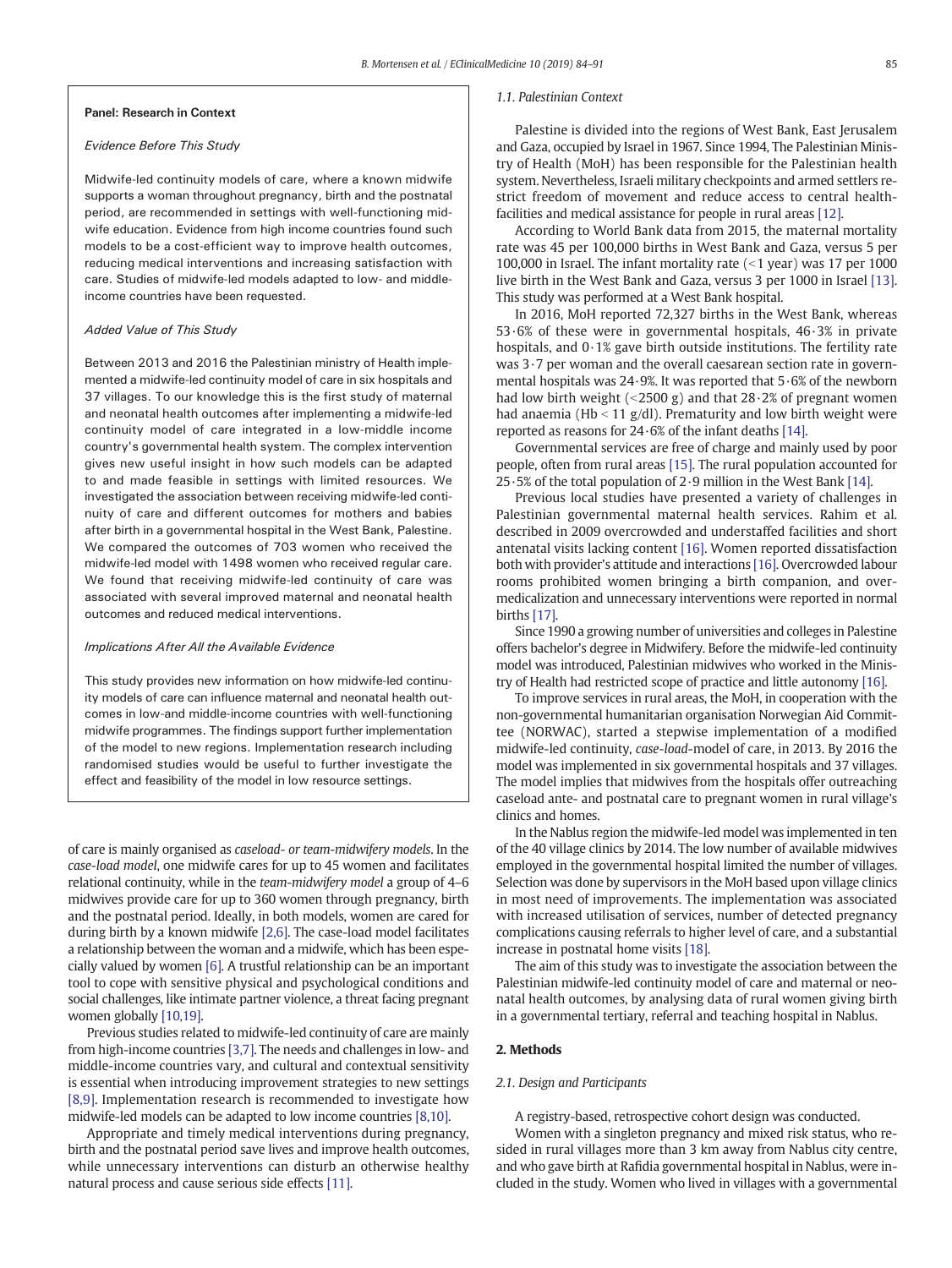clinic that offered the midwife-led continuity model where they had received antenatal care, were allocated to the exposed group, and women in villages without the midwife-led model, and who had received regular care, were allocated to the unexposed group. The two groups were expected to be comparable as they presented a rural population within the same region, with similar health status, using governmental health services.

Ethical approval for the study was granted from the Norwegian Regional Committee for Medical Health Research Ethics South East (REK) with id number: 2015/1235. Oslo University Hospital and the Palestinian Ministry of Health also approved the study. The research presented minimal risk of harm to subjects and involves no procedures for which written consent is normally required.

### 2.2. The Midwife-led Continuity Model of Care

Midwives educated at bachelor level and who were employed in Nablus governmental hospital, received theoretical and practical updating, including the Ministry of Health standards for primary health care and the principles of continuity of care. They also received driving lessons and were certified as drivers of cars with Ministry of Health logo, marked Midwifery Care, to facilitate transportation between hospital and the rural village clinics, and homes. The hospital had enough midwives to serve ten villages per week, meaning two midwives would leave the hospital each weekday to serve two villages, five days a week. Three extra midwives who were employed at the hospital to maintain the capacity at the labour ward, were also involved in the training. All midwives employed in the MoH are obliged to work full time. A regional midwife supervisor was appointed to assist the head midwife in scheduling at the labour ward and to follow up with the primary health system and supervising the midwives in the program.

The same midwife served the same village, usually once a week.When pregnant women booked for antenatal care they would also receive a consultation with the physician serving the clinic, who would decide in cooperation with the midwife, the further involvement in the care according to the woman's needs. The midwives followed up her case-load of women by individual consultations through pregnancy. They informed about normal pregnancy, labour and birth, and breastfeeding. They assessed health status and risk factors and referred to appropriate specialist care when necessary. The midwife continued to follow up women with detected health risks in collaboration with specialist care. The smallest villages with less than 25 pregnant women per year were visited by one midwife every second week, and the largest one, with more than 100 pregnant women per year was shared by two midwives, each following up a caseload of women. Most villages had one midwife serving them weekly. The midwives spent the remaining working days at the hospital. During vacation or sick leave, the midwives would cover each other's villages. The pregnant women were informed that the midwives providing them antenatal care also worked at Nablus governmental hospital, and that she would visit them at home after birth. They were also informed that their midwife could not ensure they would be on duty or available for them during labour or postnatal care at the hospital, because of the limited number of midwives and the large workload in the labour ward. Women were given the phone number of the midwives to call in case of an emergency. The level of ensured relational continuity was limited to antenatal care and postnatal home visit. Nevertheless, a relational continuity was possible during labour and postnatal hospital stay if their known midwife was on duty. Implementing the model aimed at strengthening the relationship between the woman and her midwife, enhance respectful care, improve midwives' skills, experience and autonomy and improve interdisciplinary cooperation between levels of care.

#### 2.3. Regular Care

Women in the group receiving regular care, lived in rural villages where the midwife-led model was not implemented. They received care either from governmental clinics or private doctors. Approximately 70% of women in rural villages register for governmental antenatal care [\[18\]](#page-6-0). Regular governmental antenatal care was provided by midwives, nurses and physicians who only worked with primary health care and who had a variety of other responsibilities, like vaccination, regular health care and minor emergencies.

All governmental facilities, including the one offering the midwife-led model, followed the same MoH standards of care. Female physicians rotated to all governmental clinics, including those with the midwife-led model, offering ultrasound examinations. All women who were included in this study gave birth at the same governmental hospital in Nablus.

#### 2.4. Hospital Setting and Birth Registry

Rafidia governmental hospital in Nablus has a labour and a postnatal ward, and a neonatal intensive care unit. In 2016, the hospital registered 5408 births and a total caesarean section rate of 35·1% [\[14\]](#page-6-0). The hospital had both a handwritten and an electronic birth registry, where maternal and neonatal characteristic, health status and interventions were registered continuously by doctors and midwives. Mode of birth was described by doctors who defined planned and unplanned caesarean section, and vacuum extraction. Routine ultrasound during pregnancy defined the gestational age. A routine blood test before leaving hospital defined the haemoglobin level postpartum.

#### 2.5. Outcome Variables

Outcomes were limited to the available and reliable information at the hospital's birth registry. Unplanned caesarean section rate was the primary outcome. Secondary maternal outcomes were planned caesarean section, spontaneous vaginal birth, vacuum extraction, induction of labour, postpartum anaemia (Hb < 11 g/dl and Hb <  $9.5$  g/dl) and postpartum blood transfusion. Neonatal outcomes were rate of preterm newborn (≤37 gestational weeks), and very preterm newborn (≤32 gestational weeks), low and very low birth weight (≤2500 g and ≤1500 g), admission to neonatal intensive care unit (NICU), Apgar score after 5 min, and perinatal deaths, including stillbirths and deaths during postpartum hospital stay.

#### 2.6. Sample Size and Statistical Analyses

Power calculations were based on the total caesarean section rate of 35·6% at the hospital in 2015. Whereas the published reports from the MoH did not differentiate between planned and unplanned caesareans, we assumed that the unplanned caesarean section rate was around 20%. The proportion of the rural women who received the midwife-led continuity model were much smaller than the proportion who received regular care. To ensure that data were collected within a time frame as equal as possible, a group size of 2:1 was necessary. A sample size of 2200 births, with a ratio of the exposed group size to the unexposed group of 1:2, was adequate to detect a difference of 5% in caesarean section rate between the groups receiving midwife-led and regular care, with a power of 80% and a significance level of 5%.

Descriptive statistics were used to calculate means, standard deviations, medians, interquartile ranges, ranges, frequencies, and percentages. The chi-squared tests were used for categorial variables and Mann– Whitney U tests were used for continuous variables to explore any differences between the groups. Multivariate analyses with generalised linear models (GLMs) for binary outcomes with the log link were conducted to estimate adjusted risk ratios (aRR) and 95% confidence intervals. Age, parity and previous caesarean section that are known to affect the birth outcomes, were included in the GLMs for adjusting. Since there was a difference of 4 months in length of data collection period between the two groups, year of current birth was also included in the GLMs for adjusting. Additionally, we used the GLMs to examine whether the impact of previous caesarean on the maternal outcomes differed between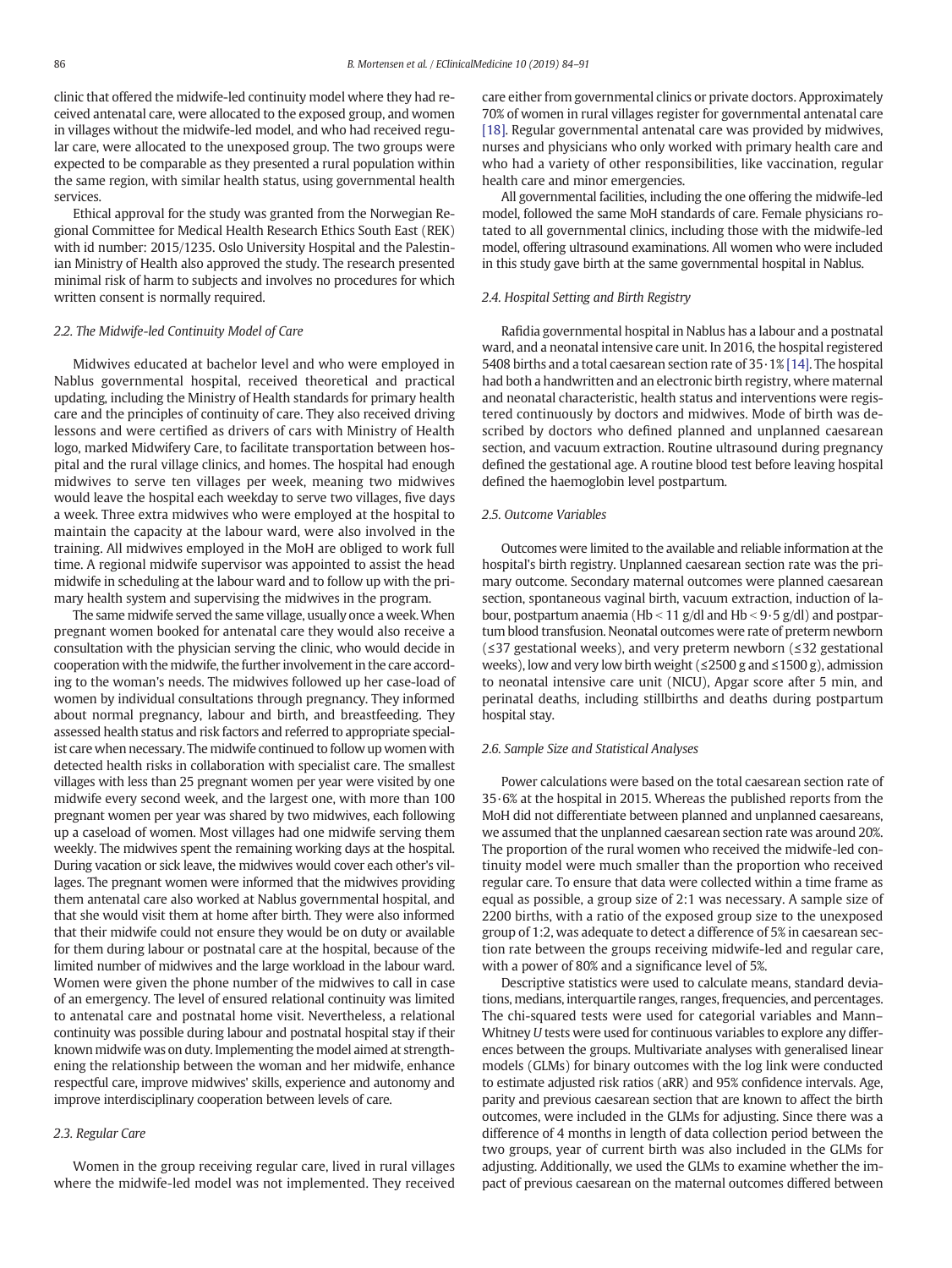the two groups by testing the interaction between group and previous caesarean.

Stata version 15 was used to calculate the sample size for the present study. Data were analysed using SPSS version 25 and p values of  $< 0.05$ were considered statistically significant.

#### 2.7. Data Collection

Women and newborn's place of living, personal and medical information were recorded routinely by midwives and doctors both in a handwritten and in an electronic registry at the hospital. A designated midwife extracted the data, and entered it to a code locked excel form, developed for the purpose by the first author. Data were extracted from the hospital's birth registry until the required number of births in each group was obtained, starting from January 1st 2016 until February 1st 2017, 13 months, for the unexposed group and until May 31st 2017, 17 months, for the exposed group (Fig. 1). The data were cross-checked with both registries to assure validity and that all eligible births were consecutively included. Identities were cross-checked with registries at the governmental clinics offering the midwife-led model to confirm that women allocated to the exposed group actually had received antenatal care at the clinic. All identifications were removed before the data were transferred to Oslo University Hospital's repository for sensitive data, in compliance with Norwegian regulations for individual privacy.

#### 3. Results

All together 2201 women were included in the study, 703 receiving midwife-led care and 1498 receiving regular care. Table 1 presents the available personal characteristics for the study participants.

#### Table 1

Participants demographic and obstetric characteristics.

|                    | Midwife-led care<br>$(n = 703)$ | Regular care<br>$(n = 1498)$ | $p$ value $*$ |
|--------------------|---------------------------------|------------------------------|---------------|
| Age (years)        | $26(7/16-45)$                   | $26(8/15-44)$                | 0.572         |
| Data missing       | 0                               | 0                            |               |
| Parity             | $2(3/1-11)$                     | $3(3/1-13)$                  | 0.115         |
| Data missing       | 0                               | $\theta$                     |               |
| Nulliparous women  | 206(29.3%)                      | 396 $(26.4%)$                | 0.160         |
| Data missing       | 0                               | 0                            |               |
| Previous caesarean | 106(15.1%)                      | 232(15.5%)                   | 0.804         |
| Data missing       | O                               | 0                            |               |
| Birth year 2016    | 516 $(73.4\%)$                  | 1326 (88.6%)                 | 0.0001        |
| Data missing       | 0                               | 0                            |               |
| Birth year 2017    | 187(26.6%)                      | 172(11.5%)                   | 0.0001        |
| Data missing       | n                               | O                            |               |

Data are in  $n$  (%) or median (IOR/min-max). PP = postpartum.

Pearson's chi-squared test and Mann–Whitney U test.

#### 3.1. Maternal Outcomes

Statistically significant less women receiving the midwife-led continuity model underwent unplanned caesarean section (CS), 12·8% vs 15 $\cdot$ 9%, an adjusted risk ratio (aRR) of 0 $\cdot$ 80 (95% CI 0 $\cdot$ 64-0 $\cdot$ 99). There were no statistically significant differences between the two groups regarding any other modes of birth: planned CS  $11.9\%$  vs  $10.7$ , aRR  $1.14$  $(0.97-1.34)$ , total CS (planned and unplanned)  $24.8\%$  vs  $26.6\%$ , aRR 0·95 (0·82-1·11), spontaneous vaginal birth  $71.4\%$  vs  $70.9\%$ , aRR 1·02 (0·96–1·08) or vacuum extraction 3·7% vs 2·5%, 1·19  $(0.72-1.97)$ . Statistically less women exposed for the midwife-led model of care had induced labour, 8·7% vs 12% aRR 0·66 (0·49–0·88).

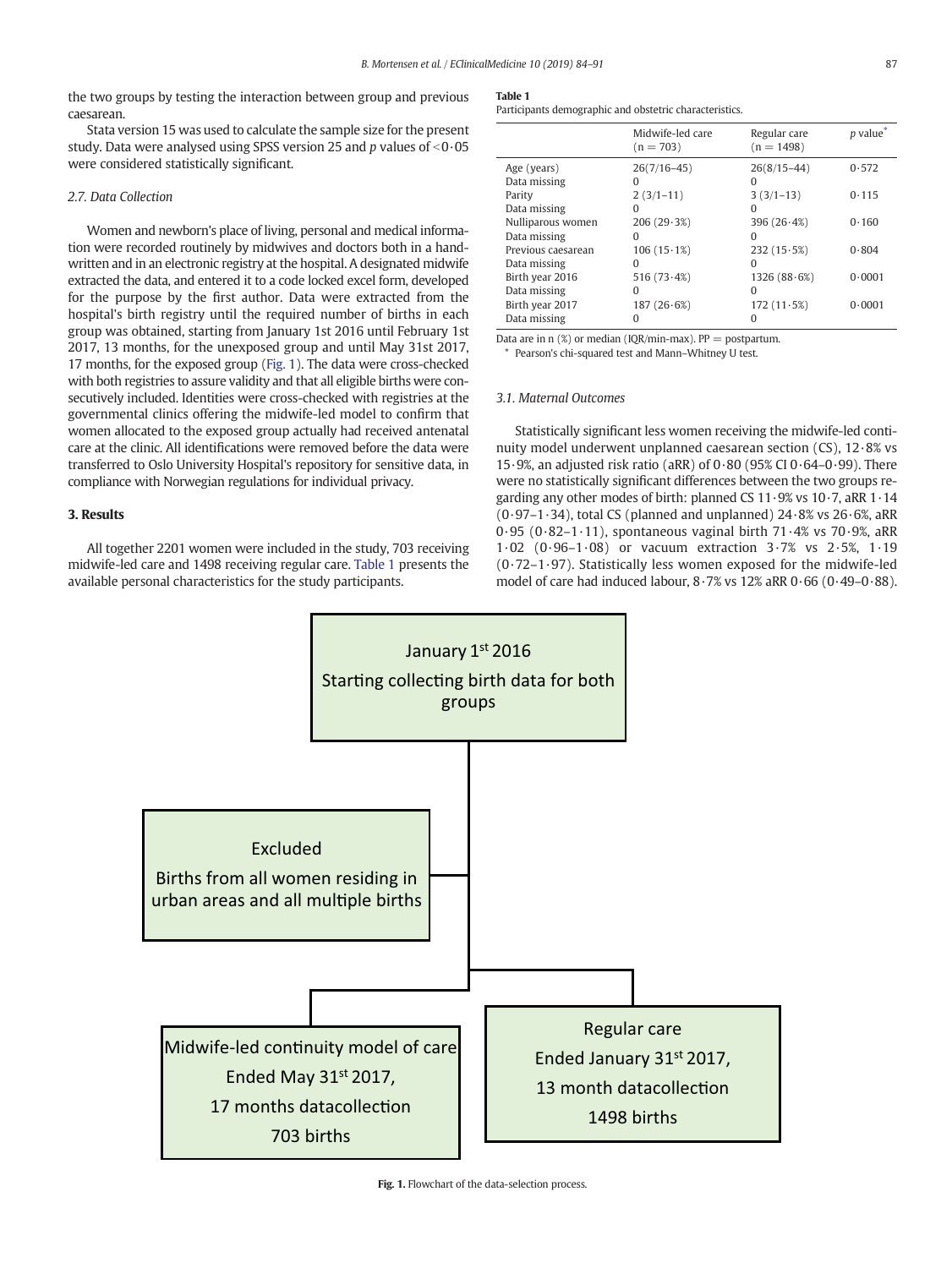#### Table 2 Maternal outcomes.

| Outcomes                                   | Outcome category | Midwife-led care<br>$(n = 703)$ | Regular care<br>$(n = 1498)$ | Unadjusted risk ratio <sup>a</sup><br>RR (95% CI) | <i>p</i> value | Adjusted risk ratio <sup>b</sup><br>aRR (95% CI) | Adj p value |
|--------------------------------------------|------------------|---------------------------------|------------------------------|---------------------------------------------------|----------------|--------------------------------------------------|-------------|
| <b>Unplanned CS</b>                        | N <sub>o</sub>   | 613 $(87.2%)$                   | 1269(84.1%)                  | $1$ (ref)                                         |                | 1(ref)                                           |             |
|                                            | Yes              | 90 $(12.8%)$                    | 238(15.9%)                   | $0.81(0.64-1.01)$                                 | 0.060          | $0.80(0.64 - 0.99)$                              | 0.043       |
| Data missing                               |                  | $\Omega$                        | $\Omega$                     |                                                   |                |                                                  |             |
| Planned CS                                 | N <sub>o</sub>   | 619(88.1%)                      | 1337(89.3%)                  | $1$ (ref)                                         |                | 1(ref)                                           |             |
|                                            | Yes              | 84(11.9%)                       | 161(10.7%)                   | $1.11(0.87-1.43)$                                 | 0.403          | $1.14(0.97-1.34)$                                | 0.105       |
| Data missing                               |                  | $\Omega$                        | $\Omega$                     |                                                   |                |                                                  |             |
| Total CS (planned and unplanned) $c$       | N <sub>o</sub>   | 529 $(75.2%)$                   | 1099(73.4%)                  | $1$ (ref)                                         |                | 1(ref)                                           |             |
|                                            | Yes              | 174(24.8%)                      | 399(26.6%)                   | $0.93(0.80 - 1.08)$                               | 0.350          | $0.95(0.82 - 1.11)$                              | 0.520       |
| Data missing                               |                  | $\Omega$                        | $\Omega$                     |                                                   |                |                                                  |             |
| Spontaneous vaginal birth <sup>c</sup>     | N <sub>o</sub>   | 201(28.6)                       | 436 $(29.1%)$                | $1$ (ref)                                         |                | 1(ref)                                           |             |
|                                            | Yes              | 502 $(71.4%)$                   | 1062(70.9%)                  | $1.01(0.95 - 1.07)$                               | 0.804          | $1.02(0.96 - 1.08)$                              | 0.566       |
| Data missing                               |                  | $\Omega$                        | $\Omega$                     |                                                   |                |                                                  |             |
| Vacuum extraction                          | N <sub>o</sub>   | 677(96.3%)                      | 1461 (97.5%)                 | $1$ (ref)                                         |                | 1(ref)                                           |             |
|                                            | Yes              | 26(3.7%)                        | 37(2.5%)                     | $1.50(0.91 - 2.45)$                               | 0.109          | $1.19(0.72 - 1.97)$                              | 0.490       |
| Data missing                               |                  | $\Omega$                        | $\Omega$                     |                                                   |                |                                                  |             |
| Induction of labour <sup>d</sup>           | N <sub>o</sub>   | 565 $(91.3%)$                   | 1176(88.0%)                  | $1$ (ref)                                         |                | $1$ (ref)                                        |             |
|                                            | Yes              | 54 $(8.7%)$                     | 161(12.0%)                   | $0.72(0.54 - 0.97)$                               | 0.031          | $0.66(0.49 - 0.88)$                              | 0.004       |
| Maternal anaemia postpartum $Hb < 11$ g/dl | $>11$ g/dl       | 564 $(80.2%)$                   | 1069(71.4%)                  | $1$ (ref)                                         |                | $1$ (ref)                                        |             |
|                                            | $<$ 11 g/dl      | 139(19.8%)                      | 429 $(28.6%)$                | $0.69(0.58 - 0.81)$                               | 0.0001         | $0.72(0.60 - 0.85)$                              | 0.0001      |
| Data missing                               |                  | $\Omega$                        | $\Omega$                     |                                                   |                |                                                  |             |
| Maternal anaemia postpartum Hb < 9.5 g/dl  | $>9.5$ g/dl      | 675 $(96.0\%)$                  | 1399(93.4%)                  | $1$ (ref)                                         |                | $1$ (ref)                                        |             |
|                                            | $<9.5$ g/dl      | 28 $(4.0%)$                     | 99 $(6.6%)$                  | $0.60(0.40-0.91)$                                 | 0.015          | $0.62(0.41 - 0.95)$                              | 0.026       |
| Data missing                               |                  | $\Omega$                        | $\Omega$                     |                                                   |                |                                                  |             |
| Maternal blood transfusion postpartum      | N <sub>o</sub>   | 700(99.6%)                      | 1455(97.1)                   | $1$ (ref)                                         |                | $1$ (ref)                                        |             |
|                                            | Yes              | $3(0.4\%)$                      | 43 $(2.9%)$                  | $0.15(0.05 - 0.48)$                               | 0.001          | $0.14(0.04 - 0.47)$                              | 0.001       |
| Data missing                               |                  | $\Omega$                        | 0                            |                                                   |                |                                                  |             |

Data are in n (%) and risk ratio RR (95% CI) and adjusted risk ratio aRR (95% CI). CS = caesarean section. The table includes singleton births by women from rural areas. <sup>a</sup> Univariate analyses using Pearson's chi-squared tests.

<sup>b</sup> Multivariate analyses using generalised linear models for binary outcomes with the log link to adjust for mothers' age, parity, previous CS and year of current birth.

 $\epsilon$  Proportion of previous CS could not be adjusted for due to the number who had vaginal birth combined with previous CS was less than 1%.

<sup>d</sup> Planned CS was excluded from reference group.

The occurrence of postpartum anaemia,  $(Hb < 11 g/dl)$ , was statistically significant lower in the exposed group,  $19.8\%$  vs  $28.6\%$ , aRR  $0.72$  $(0.60-0.85)$ . Accordingly, the difference in number of women receiving blood transfusion was  $0.4\%$  vs  $2.9\%$ , aRR  $0.14$   $(0.40-0.47)$ (Table 2). Adjusting for age and parity changed the results significantly, while adjusting for previous caesarean section and year of current birth gave no significant change. We did not find any statistically significant interactions between maternal outcomes and previous caesarean section in the subgroup analysis.

#### 3.2. Neonatal Outcomes

A statistically significant difference was observed in favour of those who received the midwife-led continuity model of care regarding rate of preterm newborn, 37 weeks and less, 13·1% vs 16·8, aRR of 0·76  $(0.58-0.99)$ . The rate of newborn with low birth weight, 2500 g and less, was 7·0% for the exposed group and 8·9% for the unexposed group. The difference was not statistically significant. The rate of newborn with very low birth weight, 1500 g and less, was 0·1% of babies born from mothers receiving midwife-led care compared to 1 $\cdot$ 1% receiving regular care, aRR of 0 $\cdot$ 13 (0 $\cdot$ 02–0 $\cdot$ 96) and was statistically significant, as was the admission rate to NICU, with  $6.6\%$  in the midwife-led care vs 9·9% regular care, aRR 0·66 (0·46–0·93). There was no statistically significant difference in Apgar score and number of neonatal deaths ([Table 3\)](#page-5-0). Adjusting for age and parity changed results significantly, while adjusting for previous caesarean section and year of current birth gave no significant change.

#### 4. Discussion

Several improved outcomes both for mothers and babies were observed when women received the midwife-led continuity model of care during pregnancy. The findings are in line with the existing

evidence on Midwife-led continuity models of care. A Cochrane review by Sandall et al. from 2016 found that midwife-led continuity of care reduces preterm births, and randomised studies in setting with high caesarean section rates found that Midwife-led models reduced the rates significantly [3–[5\].](#page-6-0) The Palestinian midwife-led model of care can be evaluated based on the Framework for quality maternal and newborn care, presented by Renfrew et al. in the Lancet series on Midwifery in 2014 [\[19\]](#page-6-0). As such the implementation aimed at improving the midwives scope of practice, strengthen the organisation of care, enhance woman-centred values and a philosophy of relational care, improving referral lines and interdisciplinary cooperation. But the midwives' role during labour, where medical doctors were in charge, was less autonomous than their role as antenatal care providers. Thus, it is surprising that the model also seemed to have impact on the rate of medical interventions during labour, such as unplanned caesarean section and induction of labour. We assumed that indications for planned caesarean section would affect all women equally, thus we chose unplanned caesarean section as main outcome to investigate if the model would have an effect. The possible impact of the midwives' role through the pregnancy could be related to information, education, trust and empowerment. If women felt more confident and relaxed before and during labour, it could have an indirect impact on medical interventions like induction of labour and unplanned caesarean section rates. The relation to a midwife that works in the labour ward could indirectly make the women feel more familiar with her midwives' colleagues when she came to the hospital to give birth. The governmental hospital in Nablus had, according to Zimmo et al. [\[20\],](#page-6-0) one of the highest rates of unplanned caesarean sections in Palestine and consequently a potential for reductions [\[20\].](#page-6-0) The total caesarean rate of  $35.1\%$  at the hospital was high, even for a tertiary referral hospital. An optimal general caesarean section rate is disputed, but rates above of 15%–20% are not associated with lifesaving benefits [\[21,22\]](#page-6-0). The statistically significant reduction of unplanned caesarean sections with  $3 \cdot 1\%$  in the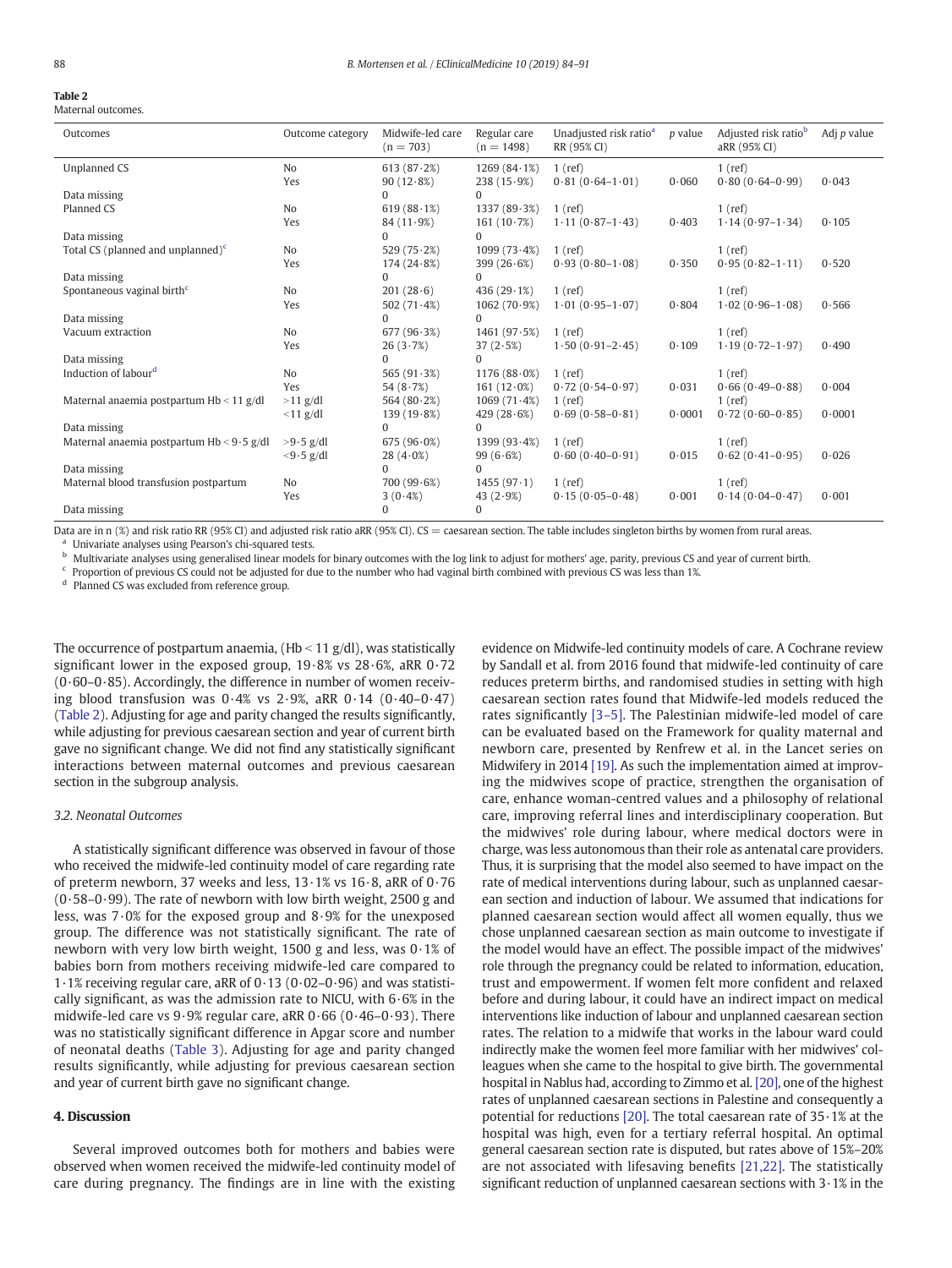#### <span id="page-5-0"></span>Table 3

Neonatal outcomes.

| Outcomes                              | Outcome category       | Midwife-led care<br>$(n = 703)$ | Regular care<br>$(n = 1498)$ | Unadjusted risk ratio RR <sup>c</sup><br>$(95\% \, \text{CI})$ | <i>p</i> value | Adjusted risk ratio aRR <sup>d</sup><br>$(95\% \text{ CI})$ | Adj p value |
|---------------------------------------|------------------------|---------------------------------|------------------------------|----------------------------------------------------------------|----------------|-------------------------------------------------------------|-------------|
| Preterm birth $\leq$ 37 weeks         | $>37$ w<br>$\leq$ 37 w | 613(86.9%)<br>92(13.1%)         | 1247(83.2%)<br>251(16.8%)    | $1$ (ref)<br>$0.78(0.63 - 0.98)$                               | 0.029          | 1(ref)<br>$0.79(0.63 - 0.98)$                               | 0.035       |
| Data missing                          |                        | 0                               | 0                            |                                                                |                |                                                             |             |
| Very preterm birth $\leq$ 32 weeks    | $>32$ w                | 700(99.6%)                      | 1475(98.5%)                  | $1$ (ref)                                                      |                | $1$ (ref)                                                   |             |
|                                       | $\leq$ 32 w            | $3(0.4\%)$                      | 23(1.5%)                     | $0.28(0.08-0.92)$                                              | 0.036          | $0.27(0.08-0.91)$                                           | 0.035       |
| Data missing                          |                        | 0                               | 0                            |                                                                |                |                                                             |             |
| Birthweight $\leq$ 2500 g             | $>2500$ g              | 652 $(92.7%)$                   | 1364(91.1%)                  | $1$ (ref)                                                      |                | 1(ref)                                                      |             |
|                                       | $\leq$ 2500 g          | 51(7.3%)                        | 134(8.9%)                    | $0.81(0.60 - 1.11)$                                            | 0.185          | $0.79(0.58-1.09)$                                           | 0.146       |
| Data missing                          |                        | $\Omega$                        | $\Omega$                     |                                                                |                |                                                             |             |
| Birthweight $\leq 1500$ g             | >1500 g                | 702(99.9%)                      | 1482 (98.9%)                 | $1$ (ref)                                                      |                | 1(ref)                                                      |             |
|                                       | $\leq 1500$ g          | $1(0.1\%)$                      | $16(1.1\%)$                  | $0.13(0.02 - 1.00)$                                            | 0.050          | $0.13(0.02 - 0.97)$                                         | 0.046       |
| Data missing                          |                        | 0                               | 0                            |                                                                |                |                                                             |             |
| Apgar score at 5 min                  | >7                     | 683 $(97.2%)$                   | 1433(95.7%)                  | $1$ (ref)                                                      |                | $1$ (ref)                                                   |             |
|                                       | $\leq$ 7               | 20(2.8%)                        | 65(4.3%)                     | $0.66(0.40-1.07)$                                              | 0.093          | $0.70(0.43 - 1.15)$                                         | 0.156       |
| Data missing                          |                        | 0                               | 0                            |                                                                |                |                                                             |             |
| Neonatal death <sup>a</sup>           | N <sub>o</sub>         | 697 $(99.1\%)$                  | 1484(99.1%)                  | $1$ (ref)                                                      |                | $1$ (ref)                                                   |             |
|                                       | Yes                    | 6(0.9%)                         | $14(0.9\%)$                  | $0.91(0.35 - 2.37)$                                            | 0.852          | $0.90(0.34 - 2.37)$                                         | 0.832       |
| Data missing                          |                        | 0                               | $\Omega$                     |                                                                |                |                                                             |             |
| Newborn admitted to NICU <sup>b</sup> | N <sub>0</sub>         | 654 (93%)                       | 1349(90.1%)                  | $1$ (ref)                                                      |                | 1(ref)                                                      |             |
|                                       | Yes                    | 49 (7%)                         | 149(9.9%)                    | $0.70(0.51 - 0.96)$                                            | 0.025          | $0.71(0.52 - 0.98)$                                         | 0.036       |
| Data missing                          |                        | 0                               | $\Omega$                     |                                                                |                |                                                             |             |

Data are in n (%), risk ratio RR (95% CI) and adjusted risk ratio aRR (95% CI).

a Neonatal deaths include stillbirths and deaths during hospital stay.

 $<sup>b</sup>$  NICU = neonatal intensive care unit. The table includes singleton births by women from rural areas.</sup>

<sup>c</sup> Univariate analyses using Pearson's chi-squared tests.

<sup>d</sup> Multivariate analyses using generalised linear models for binary outcomes with the log link. Adjusted for mothers' age, parity, previous CS and year of current birth.

group receiving the Midwife-led continuity model of care depended on increases in vaginal births and in planned caesarean sections. The reduction in the total caesarean section rate of  $2.2\%$ , was not statistically significant, but could be clinically interesting when discussing further action to reduce the caesarean section rate. Caesarean section increases maternal risk for infections, haemorrhage, placental pathology in later pregnancies, as well as neonatal respiratory distress and gastrointestinal allergy [\[21,23,24\]](#page-6-0). Thus a reduction in the caesarean section rate has short and long-term positive effects for both mothers and their babies. Unlike the evidence from the Cochrane review on midwife-led models of care, this study found that the model was associated with reduction of induced labour, which could also be related to the experience of psychological support during pregnancy. Consequently, women who received information and education from a midwife they trusted could be more prepared for the labour process, encounter less stress and hence present less demands of induction of labour. An overuse of inductions and augmentations increases the risk of uterus rupture and perineal- and anal-sphincter trauma [\[11\].](#page-6-0)

Regional anaesthesia is a relevant outcome for midwife-led models in high-income settings. We chose maternal anaemia as an outcome as it is more relevant in low- and middle-income countries [\[2,7,25\].](#page-6-0) The high incidence and risks related to maternal anaemia require priority attention globally, especially in low and middle-income countries [\[26,27\].](#page-7-0) Postpartum anaemia and blood transfusion are important indicators of morbidity and give more accurate information than estimations of blood loss. This important information was available as all women had their haemoglobin measured before leaving hospital.

Less postpartum anaemia and blood transfusions in the exposed group are positive outcomes that seem strongly related to the midwife-led continuity model of care. This result is promising and a reasonable consequence of being followed up closer through pregnancy with haemoglobin measurements, iron supplements and nutritional advice. Postpartum anaemia is caused mainly by anaemia in pregnancy and/or intrapartum haemorrhage [\[28\].](#page-7-0) Due to a high incidence of anaemia in pregnant women, the MoH guidelines advice to treat all pregnant women with 60 mg iron daily and 400 μg folic acid as daily supplementation for six months during pregnancy. Anaemia should be treated with

120 mg iron, in line with WHO recommendations [\[2\].](#page-6-0) Nevertheless, good standards are not enough if women do not use or trust the services provided. Women who received the midwife-led model of care, seem to have stronger adherence to the service provided, which increases the midwife's chance to follow up [\[18\].](#page-6-0) Another reason for postpartum anaemia is related to haemorrhage caused by caesarean section, and the reduced unplanned caesarean section rate could explain some of the difference between the groups. Postpartum anaemia causes both physical and psychological morbidity, such as fatigue and infections, and is associated with postpartum depression [\[28\]](#page-7-0).

The reduction in preterm births and low birth weight in the group receiving midwife-led care is important, as these are the main reasons for infant mortality and morbidity. The findings from this study suggest that there is an association between the midwife-led continuity model of care and less preterm births and children with very low birth weight  $($  ≤1500 g). Reduced preterm births and low birth weight consequently reduce the need of treatment in the neonatal intensive care unit. A Cochrane review found that receiving iron supplement during pregnancy reduces the risk of preterm births and low birth weight [\[29\].](#page-7-0) This implies that the outcomes are linked to each other and the causal path is not straight forward in maternal care. Further studies should consequently be done to investigate complex interventions that can improve care and important health outcomes. The neonatal death rate, stillbirths and neonatal deaths during hospitalisation were  $0.9\%$  and similar in both groups, indicating that a larger sample size would be necessary to detect any impact on mortality or a more efficient intervention is needed to reduce neonatal mortality. It would be interesting to investigate what long term impact the model could have on maternal and/or neonatal morbidity.

The costs related to education and training, investments and running costs were initially supported by Norwegian humanitarian aid, and subsequently taken over by the Palestinian Ministry of Health. The costs should be justified in relation to the benefit of improved care and health outcomes. A review concluded that midwife-led models of care would be a cost-efficient way to improve maternal services in low- and middle-income countries [\[30\].](#page-7-0) The implementation process included cooperation between Palestinian and Norwegian midwife kadres in the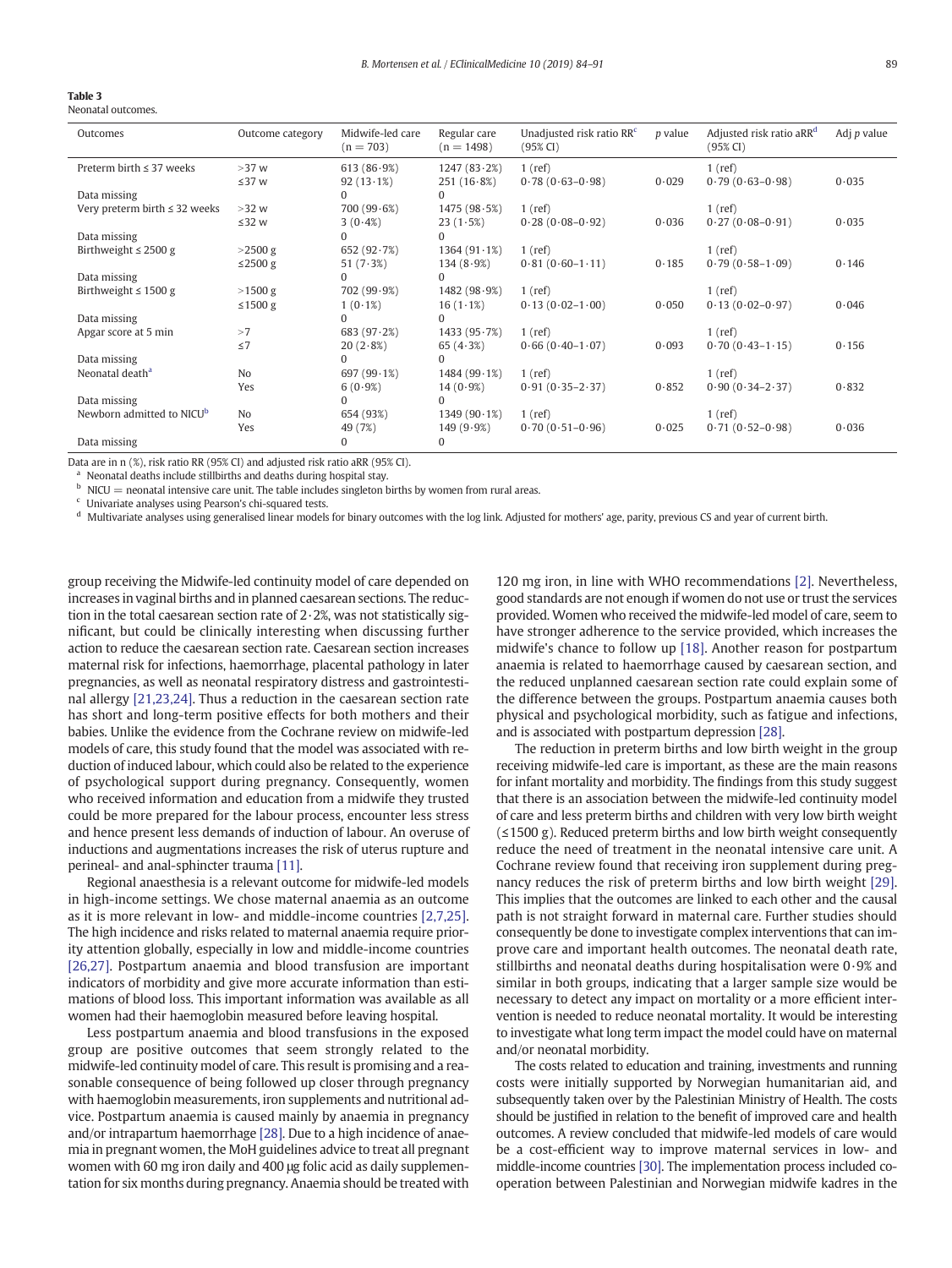<span id="page-6-0"></span>initial planning, further a broad collaboration between all levels in the Palestinian Ministry of health was required to anchor the model within the MoH system and make the model sustainable. The implementation process including cost analysis should be studied and described in detail.

The strength of this study is the pragmatic approach to improve maternal services and the available information of the midwife-led continuity model. The large sample size and complete data on important clinical outcomes furthermore strengthen the study. This study confirms that the Midwife-led continuity model can be implemented in new settings. However, further research with high quality methods is required to describe the implementation in detail to make the model applicable to other settings.

Limitations of the study are related to the risk of bias in observational design and lack of data on potential confounders such as socioeconomic factors, indications for caesarean sections and more detailed health information on pregnancy complications. Information on whether the women in the exposed group also received care elsewhere, or if the proportion of women that could have belonged to either group chose to give birth in another hospital could be valuable. It would also be useful to know the number of urban women and women with multiple pregnancies that were excluded. The study also lacks information on the grade of continuity, how many times women met the same midwife, and if they met their midwife during labour or postnatal ward. A potential bias could also be related to the different group size, and the difference in time of data collection, as a longer period was needed to reach the required sample size for the group receiving the midwifeled care. Information from the hospital implies that there were no other interventions affecting the outcomes at the hospital during those extra months in 2017, and this makes it unlikely that the difference in time had an influence on the results.

#### 5. Conclusion

Receiving care from the midwife-led continuity model in Palestine was associated with reduced unplanned caesarean sections and other medical interventions during labour as well as reduced maternal and neonatal morbidity. These factors may contribute to improved quality of life and to reduced hospital- and social costs. The results support expansion of the model. Further implementation research and randomised studies can produce useful knowledge on the effect and feasibility of such models in low resource settings. The experience from the Midwife-led continuity model of care in Palestine could be useful for others who strives to improve mothers and babies' health globally.

#### Contributors

BM was involved with the implementation, study design, preparation of data collection, data analysis, data interpretation and writing. MaL was involved with study design, data interpretation and writing. LMD was involved with study design, data analysis and writing. MiL was involved with study design, data interpretation and writing. KA were involved with the implementation and data collection. EF was involved in study design, data collection, data analysis, data interpretation and writing. BM drafted the article and tables. All authors have reviewed and approved the final manuscript. The corresponding author had full access to all the data in the study and had final responsibility for the decision to submit for publication.

#### Funding/Acknowledgements

This study was supported by the Research Council of Norway through the Global Health and Vaccination Program (GLOBVAC), project number 243706. The implementation of the midwife-led continuity model of care received public funding through the humanitarian, nonprofit organisation Norwegian Aid Committee (NORWAC).

We want to thank the Palestinian Ministry of Health and Rafidia Hospital for implementing the model and for facilitating the data collection. Finally, we thank the courageous Palestinian midwives who reach out to provide care to women and babies in occupied Palestine.

#### Declaration of Interest

EF is the director of Norwegian Aid Committee (NORWAC). BM was partly employed by NORWAC until February 2017 as project manager for implementing the model. All other authors have nothing to disclose.

#### Data Sharing Statement

Data can be obtained upon request to the Palestinian Ministry of Health.

#### References

- [1] [Tuncalp Were WM, MacLennan C, et al. Quality of care for pregnant women and](http://refhub.elsevier.com/S2589-5370(19)30060-4/rf0005) [newborns-the WHO vision. BJOG 2015;122\(8\):1045](http://refhub.elsevier.com/S2589-5370(19)30060-4/rf0005)–9.
- [2] WHO. WHO recommendations on antenatal care for a positive pregnancy experience. [http://apps.who.int/iris/bitstream/10665/250796/1/9789241549912-eng.pdf?](http://apps.who.int/iris/bitstream/10665/250796/1/9789241549912-eng.pdf?ua=1) [ua=1](http://apps.who.int/iris/bitstream/10665/250796/1/9789241549912-eng.pdf?ua=1)World Health Organization; 2016; 152.
- [3] [Sandall J, Soltani H, Gates S, Shennan A, Devane D. Midwife-led continuity models](http://refhub.elsevier.com/S2589-5370(19)30060-4/rf0015) [versus other models of care for childbearing women. Cochrane Database Syst Rev](http://refhub.elsevier.com/S2589-5370(19)30060-4/rf0015) [2016;4:CD004667.](http://refhub.elsevier.com/S2589-5370(19)30060-4/rf0015)
- [4] [Gu C, Wu X, Ding Y, Zhu X, Zhang Z. The effectiveness of a Chinese midwives' ante](http://refhub.elsevier.com/S2589-5370(19)30060-4/rf0020)[natal clinic service on childbirth outcomes for primipare: a randomised controlled](http://refhub.elsevier.com/S2589-5370(19)30060-4/rf0020) [trial. Int J Nurs Stud 2013;50\(12\):1689](http://refhub.elsevier.com/S2589-5370(19)30060-4/rf0020)–97.
- [5] [McLachlan HL, Forster DA, Davey MA, et al. Effects of continuity of care by a primary](http://refhub.elsevier.com/S2589-5370(19)30060-4/rf0025) [midwife \(caseload midwifery\) on caesarean section rates in women of low obstetric](http://refhub.elsevier.com/S2589-5370(19)30060-4/rf0025) [risk: the COSMOS randomised controlled trial. BJOG 2012;119\(12\):1483](http://refhub.elsevier.com/S2589-5370(19)30060-4/rf0025)–92.
- [Homer C, Brodie P, Leap N. Midwifery continuity of care: a practical guide. Sydney;](http://refhub.elsevier.com/S2589-5370(19)30060-4/rf0030) [New York: Churchill Livingstone/Elsevier; 2008.](http://refhub.elsevier.com/S2589-5370(19)30060-4/rf0030)
- [7] [Symon A, Pringle J, Cheyne H, et al. Midwifery-led antenatal care models: mapping a](http://refhub.elsevier.com/S2589-5370(19)30060-4/rf0035) [systematic review to an evidence-based quality framework to identify key compo](http://refhub.elsevier.com/S2589-5370(19)30060-4/rf0035)[nents and characteristics of care. BMC Pregnancy Childbirth 2016;16\(1\):168.](http://refhub.elsevier.com/S2589-5370(19)30060-4/rf0035)
- [8] [Filby A, McConville F, Portela A. What prevents quality midwifery care? A systematic](http://refhub.elsevier.com/S2589-5370(19)30060-4/rf0040) [mapping of barriers in low and middle income countries from the provider perspec](http://refhub.elsevier.com/S2589-5370(19)30060-4/rf0040)[tive. PLoS One 2016;11\(5\):e0153391.](http://refhub.elsevier.com/S2589-5370(19)30060-4/rf0040)
- [Nair M, Yoshida S, Lambrechts T, et al. Facilitators and barriers to quality of care in](http://refhub.elsevier.com/S2589-5370(19)30060-4/rf0045) [maternal, newborn and child health: a global situational analysis through](http://refhub.elsevier.com/S2589-5370(19)30060-4/rf0045) [metareview. BMJ Open 2014;4\(5\):e004749.](http://refhub.elsevier.com/S2589-5370(19)30060-4/rf0045)
- [10] [WHO. Standards for improving quality of maternal and newborn care in health facil](http://refhub.elsevier.com/S2589-5370(19)30060-4/rf0050)[ities. Geneva: World Health Organization; 2016.](http://refhub.elsevier.com/S2589-5370(19)30060-4/rf0050)
- [11] [Miller S, Abalos E, Chamillard M, et al. Beyond too little, too late and too much, too](http://refhub.elsevier.com/S2589-5370(19)30060-4/rf0055) [soon: a pathway towards evidence-based, respectful maternity care worldwide.](http://refhub.elsevier.com/S2589-5370(19)30060-4/rf0055) [Lancet 2016;388\(10056\):2176](http://refhub.elsevier.com/S2589-5370(19)30060-4/rf0055)–92.
- [12] [United Nations OftCoHAoPtO. Displacement and insecurity in area C of the West](http://refhub.elsevier.com/S2589-5370(19)30060-4/rf0060) [Bank; 2011.](http://refhub.elsevier.com/S2589-5370(19)30060-4/rf0060)
- [13] World Bank Data. <http://data.worldbank.org/country/west-bank-and-gaza>, Accessed date: 1 August 2017.
- [14] [Palestine Ministry of Health annual report 2016. Palestine, Nablus: Palestine Ministry](http://refhub.elsevier.com/S2589-5370(19)30060-4/rf0070) [of Health; 2017.](http://refhub.elsevier.com/S2589-5370(19)30060-4/rf0070)
- [15] [Palestine Central Bureau of Statistics. Palestinian multiple Indicator cluster survey](http://refhub.elsevier.com/S2589-5370(19)30060-4/rf0075) [2014. Ramallah: Palestine UNFPA, UNICEF; 2015.](http://refhub.elsevier.com/S2589-5370(19)30060-4/rf0075)
- [16] [Rahim HF, Wick L, Halileh S, et al. Maternal and child health in the occupied Pales](http://refhub.elsevier.com/S2589-5370(19)30060-4/rf0080)[tinian territory. Lancet 2009;373\(9667\):967](http://refhub.elsevier.com/S2589-5370(19)30060-4/rf0080)–77.
- [17] [Hassan SJ, Wick L, DeJong J. A glance into the hidden burden of maternal morbidity](http://refhub.elsevier.com/S2589-5370(19)30060-4/rf0085) [and patterns of management in a Palestinian governmental referral hospital.](http://refhub.elsevier.com/S2589-5370(19)30060-4/rf0085) [Women Birth 2015;28\(4\):e148](http://refhub.elsevier.com/S2589-5370(19)30060-4/rf0085)–56.
- [18] [Mortensen B, Lukasse M, Diep LM, et al. Can a midwife-led continuity model im](http://refhub.elsevier.com/S2589-5370(19)30060-4/rf0090)[prove maternal services in a low-resource setting? A non-randomised cluster inter](http://refhub.elsevier.com/S2589-5370(19)30060-4/rf0090)[vention study in Palestine. BMJ Open 2018;8\(3\):e019568.](http://refhub.elsevier.com/S2589-5370(19)30060-4/rf0090)
- [19] [Renfrew MJ, McFadden A, Bastos MH, et al. Midwifery and quality care:](http://refhub.elsevier.com/S2589-5370(19)30060-4/rf0095) findings [from a new evidence-informed framework for maternal and newborn care. Lancet](http://refhub.elsevier.com/S2589-5370(19)30060-4/rf0095) [2014;384\(9948\):1129](http://refhub.elsevier.com/S2589-5370(19)30060-4/rf0095)–45.
- [20] [Zimmo M, Laine K, Hassan S, et al. Differences in rates and odds for emergency cae](http://refhub.elsevier.com/S2589-5370(19)30060-4/rf0100)[sarean section in six Palestinian hospitals: a population-based birth cohort study.](http://refhub.elsevier.com/S2589-5370(19)30060-4/rf0100) [BMJ Open 2018;8\(3\):e019509.](http://refhub.elsevier.com/S2589-5370(19)30060-4/rf0100)
- [21] [Betran AP, Torloni MR, Zhang J, et al. What is the optimal rate of caesarean section at](http://refhub.elsevier.com/S2589-5370(19)30060-4/rf0105) [population level? A systematic review of ecologic studies. Reprod Health 2015;12:57.](http://refhub.elsevier.com/S2589-5370(19)30060-4/rf0105)
- [22] [Cavallaro FL, Cresswell JA, Ronsmans C. Obstetricians' opinions of the optimal](http://refhub.elsevier.com/S2589-5370(19)30060-4/rf0110) [caesarean rate: a global survey. PLoS One 2016;11\(3\):e0152779.](http://refhub.elsevier.com/S2589-5370(19)30060-4/rf0110)
- [23] [Heinzmann A, Brugger M, Engels C, et al. Risk factors of neonatal respiratory distress](http://refhub.elsevier.com/S2589-5370(19)30060-4/rf0115) [following vaginal delivery and caesarean section in the German population. Acta](http://refhub.elsevier.com/S2589-5370(19)30060-4/rf0115) [Paediatr 2009;98\(1\):25](http://refhub.elsevier.com/S2589-5370(19)30060-4/rf0115)–30.
- [24] [Jakobsson HE, Abrahamsson TR, Jenmalm MC, et al. Decreased gut microbiota](http://refhub.elsevier.com/S2589-5370(19)30060-4/rf0120) [diversity, delayed Bacteroidetes colonisation and reduced Th1 responses in infants](http://refhub.elsevier.com/S2589-5370(19)30060-4/rf0120) [delivered by caesarean section. Gut 2014;63\(4\):559](http://refhub.elsevier.com/S2589-5370(19)30060-4/rf0120)–66.